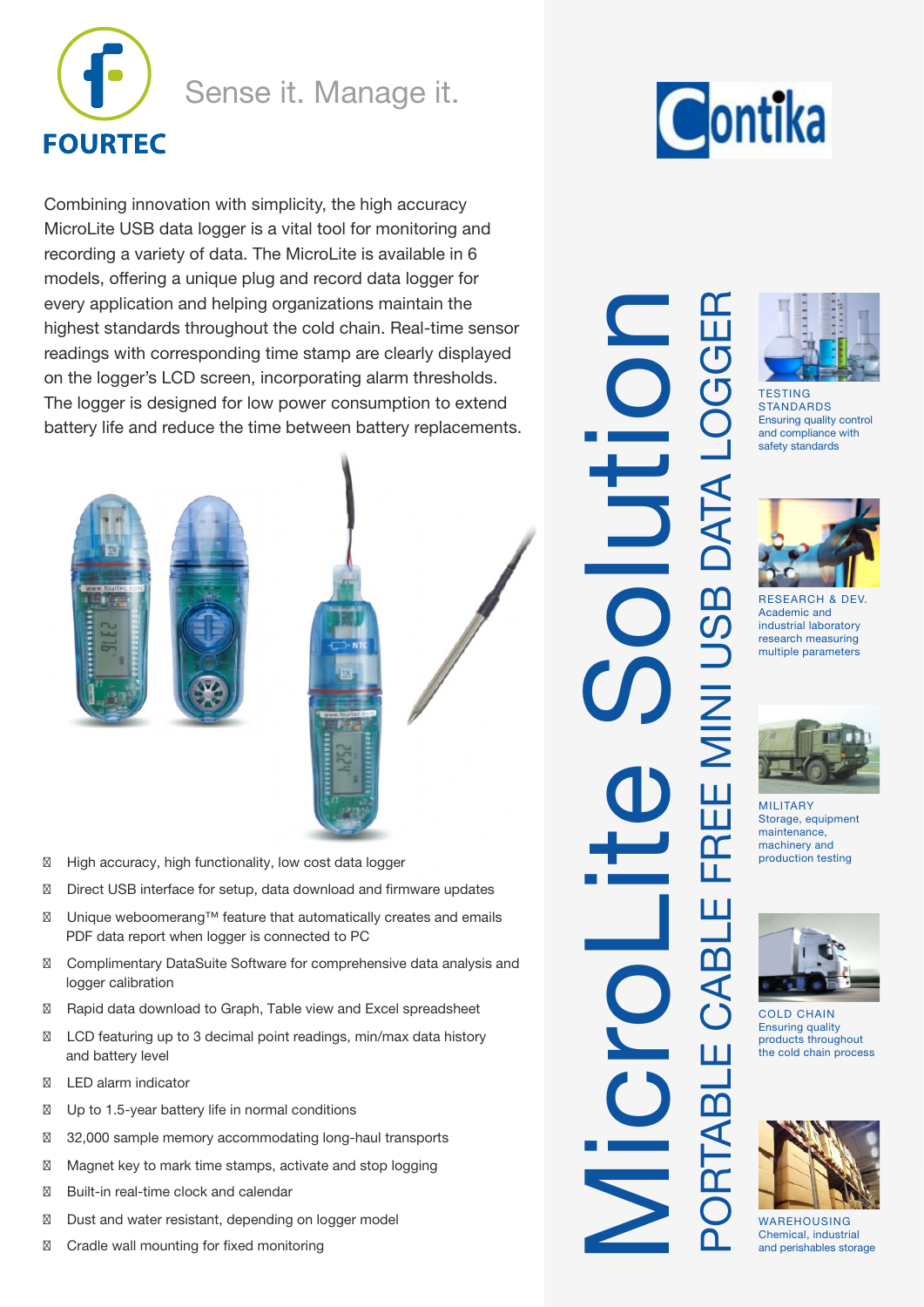# MicroLite Specifications

|                                       | <b>LITE5032L</b><br><b>Internal Temp</b>                                                                                | LITE5032L-RH<br>Internal Temp/RH                | LITE5032L-4/20<br>4 to 20 mA                                                | <b>LITE5032L-V</b><br>0 to 10 V   | <b>LITE5032L-EXT</b><br><b>External NTC</b>                       |  |  |
|---------------------------------------|-------------------------------------------------------------------------------------------------------------------------|-------------------------------------------------|-----------------------------------------------------------------------------|-----------------------------------|-------------------------------------------------------------------|--|--|
| Range                                 | -40 to 80 $^{\circ}$ C                                                                                                  | Temp:<br>-40 to 80 $\degree$ C<br>RH: 5 to 95 % | 4 to 20 mA                                                                  | 0 to 10 V                         | $-50$ to 150 °C                                                   |  |  |
| <b>Accuracy</b>                       | 0 to 60 °C: $\pm$ 0.3 °C<br>After calibration:<br>-40 to 0 $^{\circ}$ C: $\pm$ 0.3 $^{\circ}$ C<br>60 to 80 °C: ±0.3 °C | Temp: $\pm 0.3$ °C<br>$RH: \pm 2\%$             | $±20 \mu A$                                                                 | $±5$ mV                           | $\pm 0.3$ °C<br>(after calibration<br>with Fourtec NTC<br>sensor) |  |  |
| Resolution                            | 0.02 °C or better                                                                                                       | Temp: 0.02 °C<br>RH: 0.05 %                     | 1 µA (display)<br>5 µA (software)                                           | 1 mV (display)<br>4 mV (software) | 0.02 °C or better                                                 |  |  |
| <b>Maximum Load</b>                   | N/A                                                                                                                     | N/A                                             | 25 mA, 3 V                                                                  | 12V                               | N/A                                                               |  |  |
| <b>Dew Point</b>                      | X                                                                                                                       | $\sqrt{ }$                                      | N/A                                                                         | N/A                               | N/A                                                               |  |  |
| <b>LCD</b>                            | $\sqrt{ }$                                                                                                              | $\sqrt{ }$                                      | $\sqrt{ }$                                                                  | $\sqrt{ }$                        | $\sqrt{ }$                                                        |  |  |
| <b>LED Alarm Indicator</b>            | $\sqrt{ }$                                                                                                              | $\sqrt{}$                                       | $\sqrt{}$                                                                   | $\sqrt{ }$                        | $\sqrt{ }$                                                        |  |  |
| <b>Sampling Memory</b>                | 32,000                                                                                                                  | 32,000<br>(16K per channel)                     |                                                                             | 32,000                            |                                                                   |  |  |
| <b>Sampling Rate</b>                  |                                                                                                                         |                                                 | Once per second / once every 18 hours                                       |                                   |                                                                   |  |  |
| Battery Type /<br><b>Battery Life</b> |                                                                                                                         |                                                 | CR2032 3V<br>1.5 years, depending on sampling rate and operating conditions |                                   |                                                                   |  |  |
| <b>Operating Environment</b>          |                                                                                                                         |                                                 | -40 to 80 $\degree$ C                                                       |                                   |                                                                   |  |  |
| Dimensions (With Cap)                 | $11 \times 3.9 \times 2.6$ cm                                                                                           | $11 \times 3.9 \times 3$ cm                     | $14 \times 3.9 \times 2.6$ cm                                               |                                   |                                                                   |  |  |
| Weight                                |                                                                                                                         |                                                 | 45.5 g                                                                      |                                   |                                                                   |  |  |
| <b>Standards Compliance</b>           | CE, EN12830, IP67                                                                                                       |                                                 | CE, EN12830, IP54                                                           |                                   |                                                                   |  |  |
| <b>Wall Mount</b>                     |                                                                                                                         |                                                 | Logger cradle accessory provided                                            |                                   |                                                                   |  |  |

# About Fourtec

Fourtec – Fourier Technologies is a recognized leader in datalogging and monitoring solutions for controlled industrial environments, such as food, pharmaceutical, medical, storage and transportation industries.

Our solutions enable our customers to deliver higher quality products, ensure consumer safety, comply with regulatory requirements and increase profitability. Innovation, expertise and a commitment to quality are the values that drive the development and production of our products.

Fourtec – Fourier Technologies is an associate member of GCCA (Global Cold Chain Alliance). A proven specialist in cold chain management systems, we deliver end-to-end solutions that accompany products from the processing floor to the end user.

Fourtec – Fourier Technologies operates in over 60 countries, through an established network of selected resellers. Fourtec's trusted data acquisition solutions have been implemented globally by many mission critical organisations including NASA, Coca Cola, Qantas, Colgate and TEVA.

Fourtec – Fourier Technologies is a spinoff company based on the industrial division of Fourier Systems, a world leader in data logging, data acquisition and monitoring, with more than 20 years of experience in serving this market.



# www.fourtec.com // info@fourtec.com

© 2015 Fourtec – Fourier Technologies Ltd. All rights reserved. Fourtec – Fourier Technologies Ltd. logos and all other Fourtec product or service names are registered trademarks or trademarks of Fourtec – Fourier Technologies Ltd. All other registered trademarks or trademarks belong to their respective companies<br>P/N BK191, Rev 5.15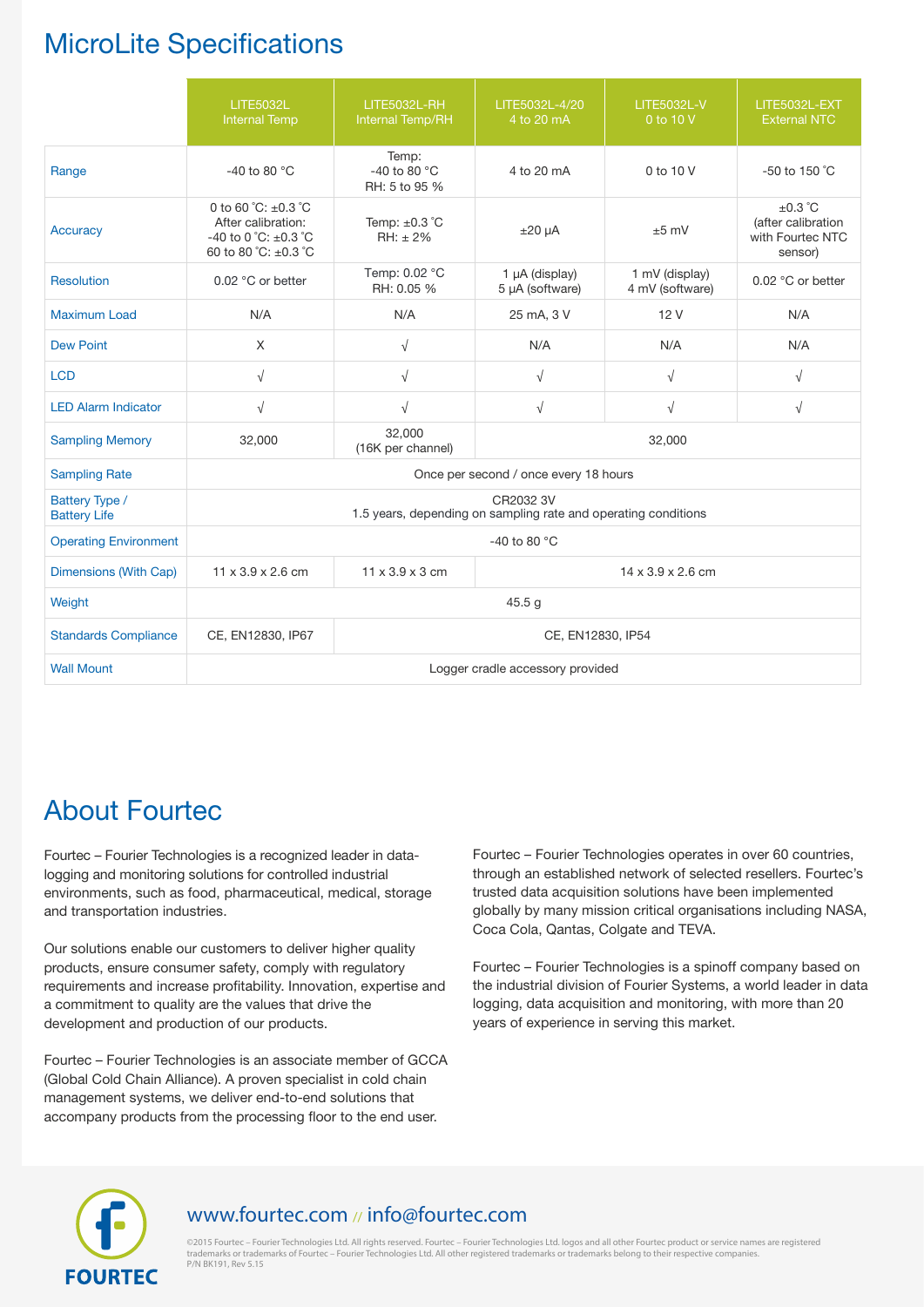

# MicroLite - compact, cost-effective data logging

The MicroLite product line measures temperature, humidity, voltage and current via internal + external inputs. Delivering ultimate application accessibility, the MicroLite is an ideal solution for a variety of industrial cold chain logistics, requiring a small form factor USB data logger.

The comprehensive MicroLite range allows organizations to select the unit most appropriate for their mission-critical environment:

External Internal Temperature Internal External External NTC 10kΩ input LITE5032L Temperature & Humidity 4 to 20 mA input 0 to 10 V input (with NTC probe) LITE5032L-RH LITE5032L-4/20 LITE5032L-V LITE5032L-EXT . . . . . . . . . . . . . . . . Industrial screw-to-wire interface located inside logger cap allows direct data transfer from external sensors to the logger's memory



with automatic email delivery



Data analysis using integrated DataSuite software

# MicroLite Case Study

internal or external sensors



## **Company:**

The company produces additives, fillings and ingredients for the confectionery industry. Their customers include international brand names such as: Pillsbury, Nestle and Unilever.

## **Challenge:**

The company must monitor the product temperature during the production process, to ensure Pasteurization has occurred, in addition to providing documentation proving that the Pasteurization procedure was completed successfully.

## **Requirements:**

- A system that proves that the Pasteurization process was performed according to required standards
- Low-cost, reliable, easy-to-integrate solution.

## **Solution:**

MicroLite External NTC logger – for controlling Pasteurization during the production process.

#### **Result:**

Instant ROI for the company due to the intuitive and quick implementation of the MicroLite logger + NTC temperature probe solution, with the user friendly, free DataSuite software.

#### **Method:**

- The MicroLite External NTC temperature data logger was added to the machine's existing controller.
- The temperature of the production process is monitored by the MicroLite device, which is connected to the NTC temperature probe.
- After each stage of the production process ends, the MicroLite device is connected via USB to the computer and a PDF report is generated using the DataSuite software.
- The report indicates if there are any deviations from the defined standards.